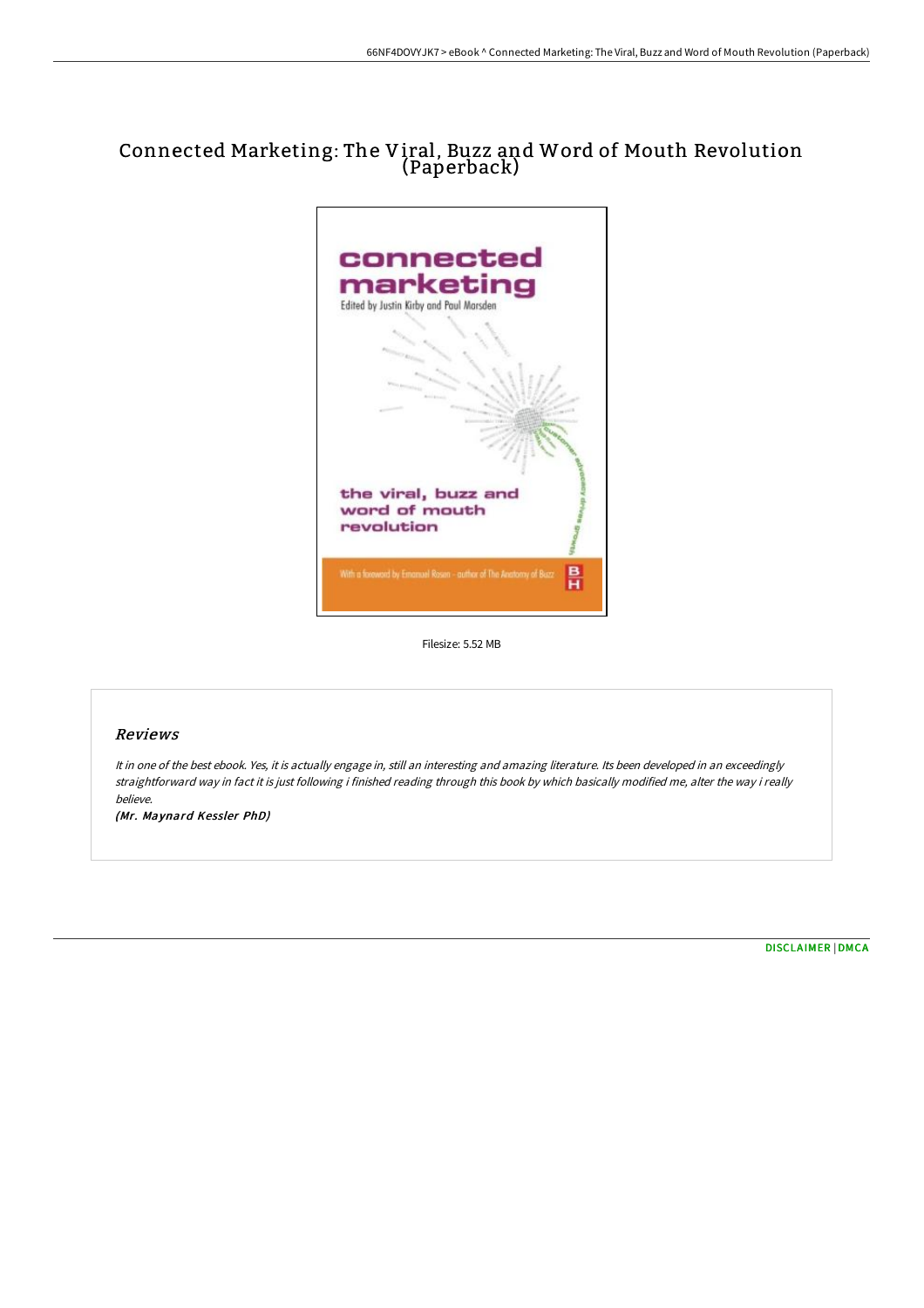## CONNECTED MARKETING: THE VIRAL, BUZZ AND WORD OF MOUTH REVOLUTION (PAPERBACK)



To read Connected Marketing: The Viral, Buzz and Word of Mouth Revolution (Paperback) eBook, remember to follow the button listed below and download the ebook or get access to additional information which might be in conjuction with CONNECTED MARKETING: THE VIRAL, BUZZ AND WORD OF MOUTH REVOLUTION (PAPERBACK) ebook.

Taylor Francis Ltd, United Kingdom, 2005. Paperback. Condition: New. Repr.. Language: English . Brand New Book \*\*\*\*\* Print on Demand \*\*\*\*\*.Connected Marketing is a business book about the state of the art in viral, buzz and word-of-mouth marketing. Written by 17 experts working at the cutting edge of viral, buzz and word-of-mouth marketing, Connected Marketing introduces the range of scalable, predictable and measurable solutions for driving business growth by stimulating positive brand talk between clients, customers and consumers. Edited by marketing consultants Justin Kirby (Digital Media Communications) and Dr. Paul Marsden (Spheeris/London School of Economics), and with a foreword by Emanuel Rosen (author of the bestselling Anatomy of Buzz ) Connected Marketing is a collaborative work written by 17 opinion-leading consultants and practitioners working at the cutting edge of viral, buzz and word of mouth marketing. Contributing authors to Connected Marketing are Stephane Allard (Spheeris), Schuyler Brown RSCG), Idil Cakim (Burson-Marsteller), Andrew Corcoran (Lincoln Business School), Steve Curran, (Pod Digital), Brad Ferguson (Informative), Justin Foxton (CommentUK), Graham Goodkind (Frank PR), Justin Kirby (Digital Media Communications), Paul Marsden (Spheeris), Liam Mulhall (Brewtopia), Greg Nyilasy (University of Georgia), Martin Oetting (ESCP-EAP European School of Management), Bernd Rothlingshofer (Independent), Sven Rusticus (Icemedia), Pete Snyder (New Media Strategies) and Thomas Zorbach (vmpeople). Connected Marketing shows how businesses can harness connectivity between clients, customers and consumers as powerful marketing media for driving demand.

Read Connected Marketing: The Viral, Buzz and Word of Mouth Revolution [\(Paperback\)](http://techno-pub.tech/connected-marketing-the-viral-buzz-and-word-of-m.html) Online  $\blacksquare$ Download PDF Connected Marketing: The Viral, Buzz and Word of Mouth Revolution [\(Paperback\)](http://techno-pub.tech/connected-marketing-the-viral-buzz-and-word-of-m.html)